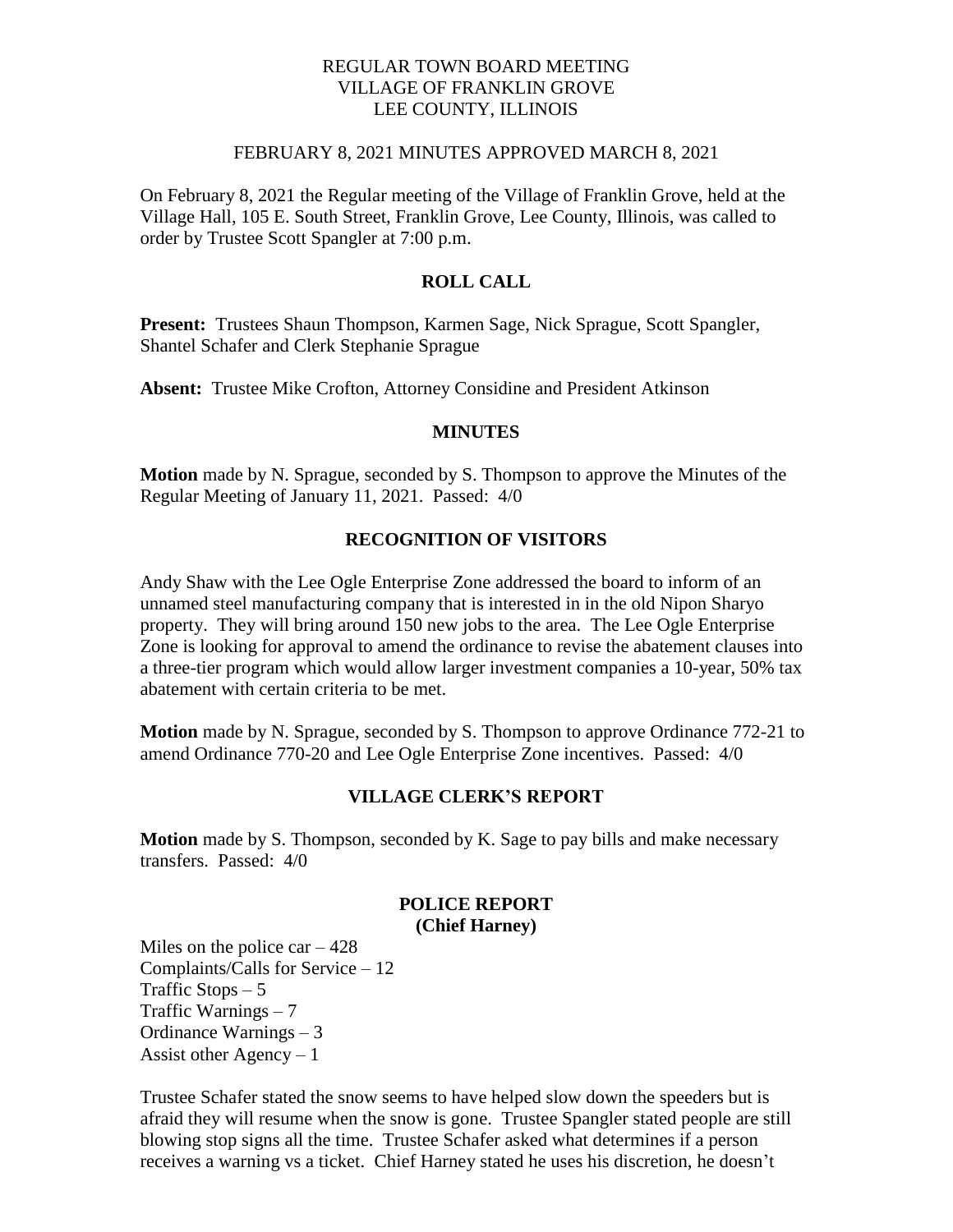believe a person should receive a \$100+ ticket for not having their headlights on when it's raining, people stopped for speeding it depends how much over the limit they are going.

# **LEGAL ISSUES (Attorney Considine)**

None

## **GENERAL ISSUES**

None

#### C**OMMITTEE REPORTS**

# **STREETS & ALLEYS**

(N. Sprague Chairman)

None

# **WATER & SEWER**

(M. Crofton Chairman)

Roger Warrenfeltz provided board members and village employees a list of items that were to be completed several years ago that have not yet been taken care of. The list is actively being worked on now and the progress will be reviewed at the board meeting next month.

Trustee Schafer stated someone mentioned we are no longer supplying residents with the water reports. Clerk Sprague stated a direct link to the annual Consumer Confidence Reports is put on the water bills with a note that a paper copy can be obtained by contacting village hall.

#### **COMMUNITY DEVELOPMENT**

(S. Schafer Chairman)

None

### **PROPERTIES**

(K. Sage Chairman)

None

## **FINANCE AND INSURANCE COMMITTEE** (S. Thompson Chairman)

None